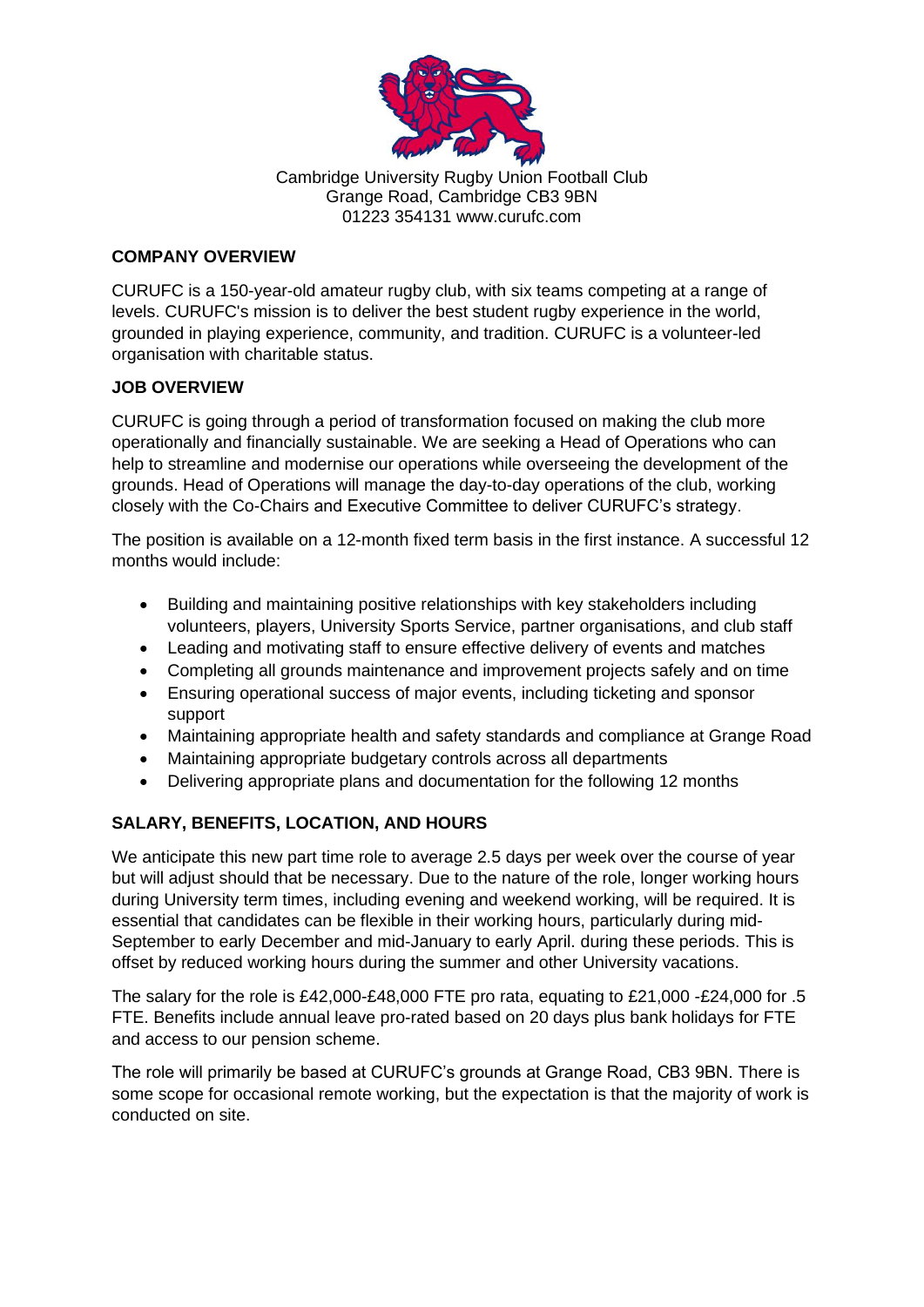#### **RESPONSIBILITIES**

**Strategy**  $\bullet$  Support the development and execution of the operations strategy, with regular reporting to the Executive Committee **Operations**  $\bullet$  Lead eight-person operational team • Deliver all match arrangements for home, away, and touring fixtures • Deliver all events at the club, delivering a positive experience for players, members, sponsors, and donors • Deliver operations and ticketing for major events, e.g., Steele-Bodger match and its associated events • Work with the communications team to ensure the office delivers clear messages regarding events • Ensure CURUFC grounds and facilities are maintained to a high standard, including managing cleaning contracts • Manage all maintenance and development projects, including oversight of contractors on site • Manage all playing kit and equipment, including contracts, ordering, and storage • Ensure all administrative, operational, and IT processes and systems are effective • Support the management and operation of databases, working with the Administrator • Ensure clear documentation for all operational processes, e.g., match day preparations, major events • Maintain a positive relationship with the University Sports Service and other University sports clubs that make use of Grange Road's grounds and facilities **Health and safety** • Lead on all Health and Safety matters, ensuring appropriate health and safety standards are maintained across all parts of CURUFC's operations • Lead Health and Safety Committee meetings, reporting to the Executive Committee and Board • Ensure compliance with all relevant regulations and policies across CURUFC's operations, grounds and facilities **Commercial** • Manage commercial contracts, e.g., suppliers to the grounds • Oversee the hire of facilities, e.g., parking, rooms • Manage merchandising, e.g., special edition items for members to purchase • Support the delivery of sponsorship deals **Varsity Matches** • Maintain communication with Varsity Match Company Ltd on all operational aspects of the Varsity Matches • Deliver Varsity Matches ticketing for CURUFC members, e.g., alumni, players, club guests **Finance •** Support the Treasurer in preparing the annual budget • Oversee all budget holders, including expense claim and invoice approvals • Provide day-to-day oversight of the Finance Officer

Head of Operations has primary responsibility for the following areas: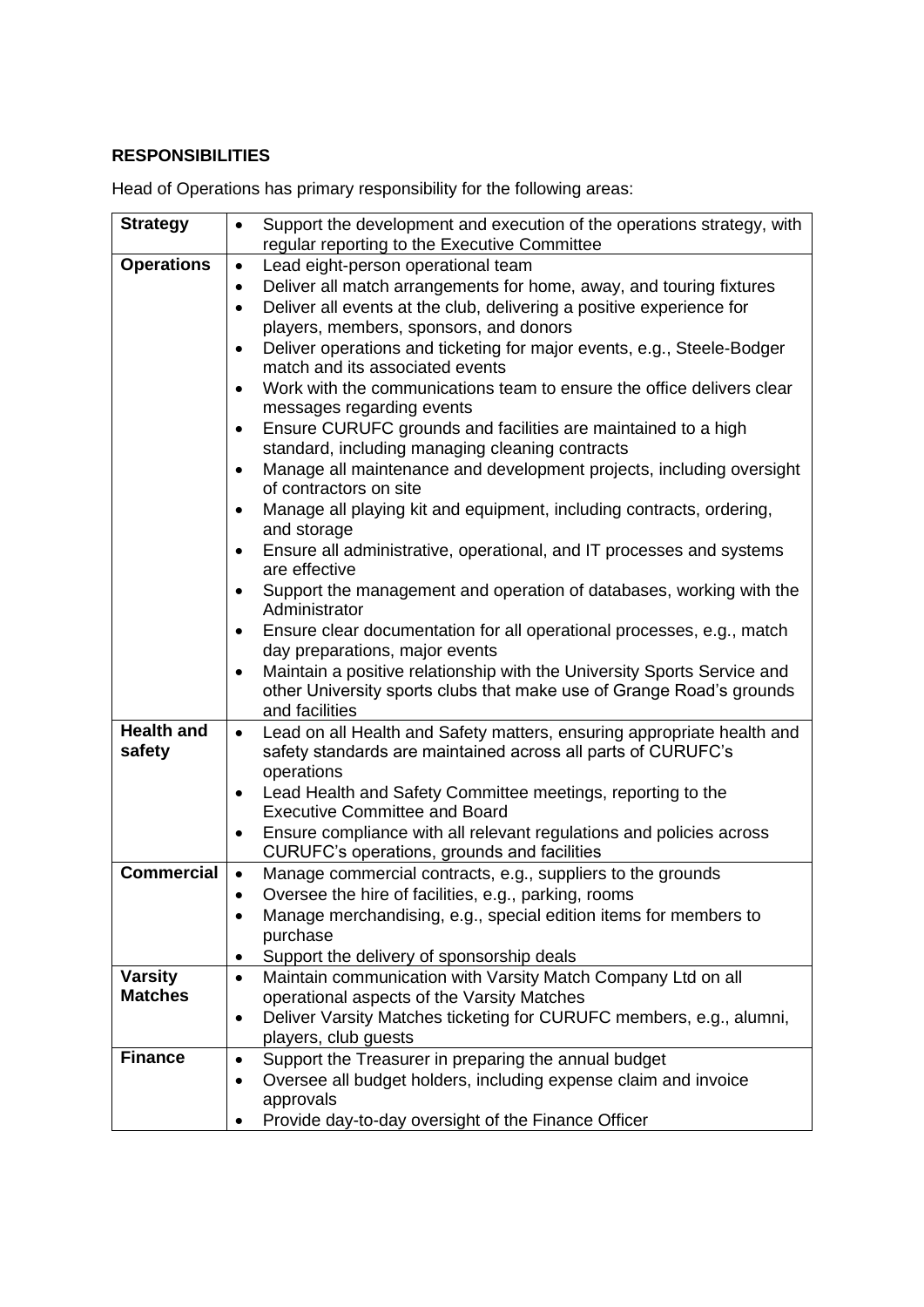### **ORGANISATION STRUCTURE**

Operations is one of the core functions of CURUFC, which supports our playing, commercial and fundraising activities. All functions of CURUFC are overseen by the Executive Committee, which reports to the Board. CURUFC has paid coaches, Operations, and Finance roles, but most other roles are fulfilled by volunteers.



Head of Operations reports to one Co-Chair of the Executive Committee and oversees the office, grounds & facilities, and health & safety teams.